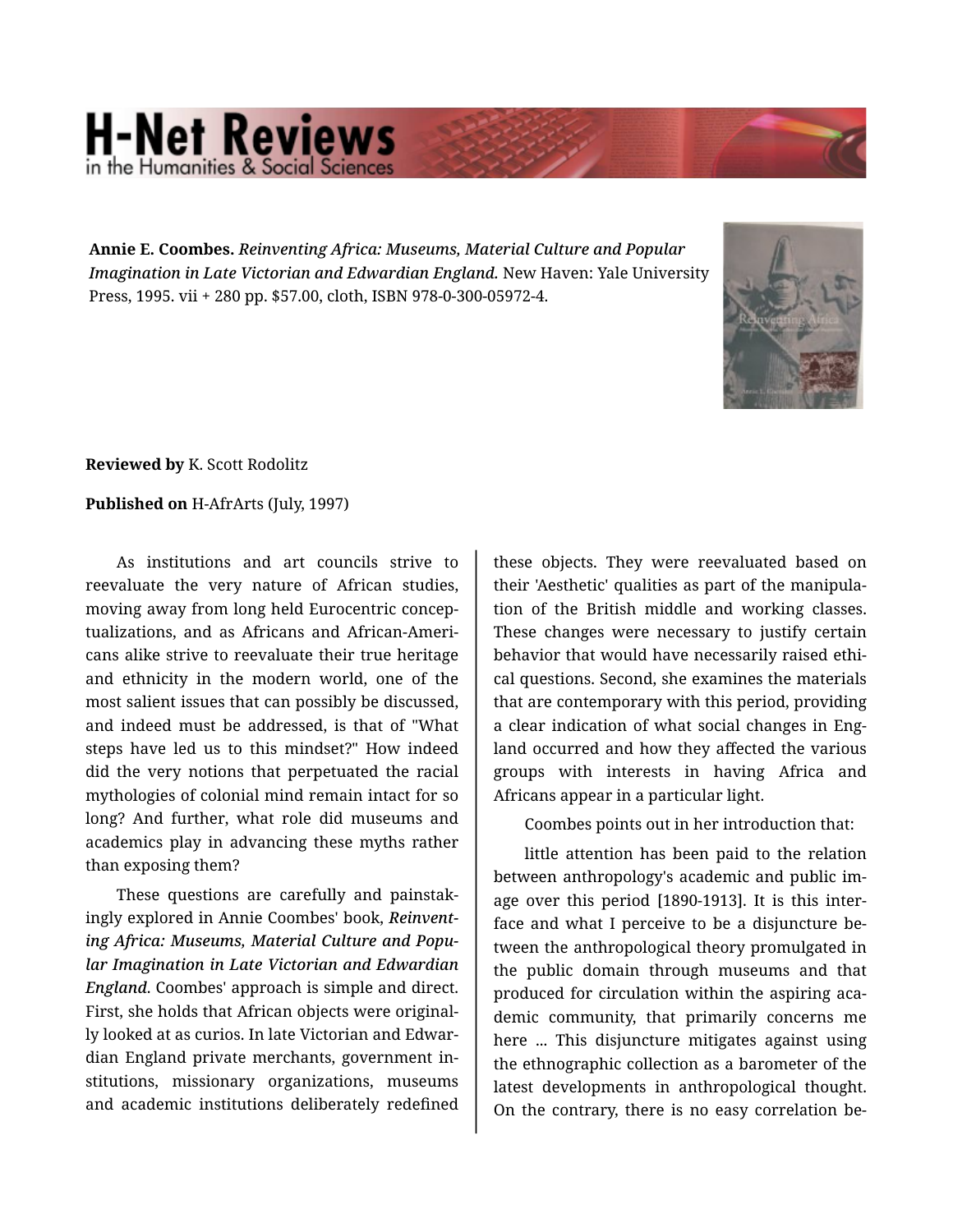tween the two. The ethnographic collection or museum instead represents the material intersec‐ tion and negotiation of state, institutional and professional politics and policy over this period" (p. 4).

To prove this, Coombes begins with the now familiar history of the Benin "punitive expedition" of 1897. After discussing the socioeconomic rea‐ sons for the raid, she turns to early criticism of it, some of which was published soon after the expedition. Coombes then turns to the famed "booty" of the raid--the numerous Benin bronzes and ivories. Initially, attention was showered on the objects; colonial administrators and companies sought to use the material as a living proof of the "savagery" of Benin, and as a justification for their military campaign. At the same time, certain scholars were using the art to prove the 'degener‐ ation' of Benin culture. They considered the cast‐ ing techniques in Benin at the time of the raid as inferior to castings of earlier objects. Certain scholars, such as Ling-Roth, were quick to point out the merits of the Benin castings. In private correspondence, Pitt-Rivers argued for an African origin of the techniques used on the most exquis‐ ite pieces. However, by and large, the objects were seen as something in the realm of curios. Moreover, the fineness of the casting and carving was ascribed to European intervention or even Egyptian origin!

Coombes explains how the theory of cultural degeneracy, much in fashion at the time, was forced on the Benin material as a means of pro‐ viding "more evidence" for the case of cultural de‐ generation. In short, the theory described how most non-western civilizations at some time had a flowering of culture, but were unfortunately in steady decline. Abstraction in design elements was interpreted as an inability to correctly copy the ancient motifs. The Benin material had now been redefined as "art" of a sort, and an example of savagery that only colonialism could help. Most importantly though, the work was defined as "de‐

generate" and this led to moral and ethical views "validated" by science.

In the following sections of the book, Coombes explains the power of the 'Spectacles.' These huge world's fair-like events depicted the various parts of the empire and presented the ma‐ terial from Africa as "trophy" displays. These spec‐ tacles, Coombes points out, were not only racist but also sexist, often depicting the women as mere chattel to their "savage" husbands. Africa was here redefined from the land of 'savages' that only military intervention could redeem, to a dark and mysterious continent, full of unusual rituals and strange behavior--an Africa that could of course be helped with the aid of colonial 'care.' This change in view was not so much due to new philosophies or enlightenment as much as pecu‐ niary desires to capitalize off the huge interest in all things African that was being generated by the public and manipulated by promoters and private interest groups.

Coombes turns from this vantage point to that of the newly burgeoning museums. In dealing with the Horniman, the Pitt-Rivers and the Mayer museums, Coombes illustrates how the collections of these ethnographic institutions began to pay more and more attention to what had simply been curios and, though not yet "art," were now examples of the anthropological opinions expressed by the directors: degenerationist, diffusionist, and so on. Now considered as 'craft,' the art objects from Africa were again redefined as worthy of attention, this time as a tool for educat‐ ing people on the 'evolution' of cultures.

After a discussion of missionary societies, in some ways the most enlightened organizations at their time, Coombes finally treats the enormous Franco-British exhibition of 1908. Here, the treat‐ ment of the 'Empire' and the two great agents of civilization, Britain and France, were brought to an unprecedented point. Africa, though, figured differently than it had years before. It was now more important to England to have Africa seen as

2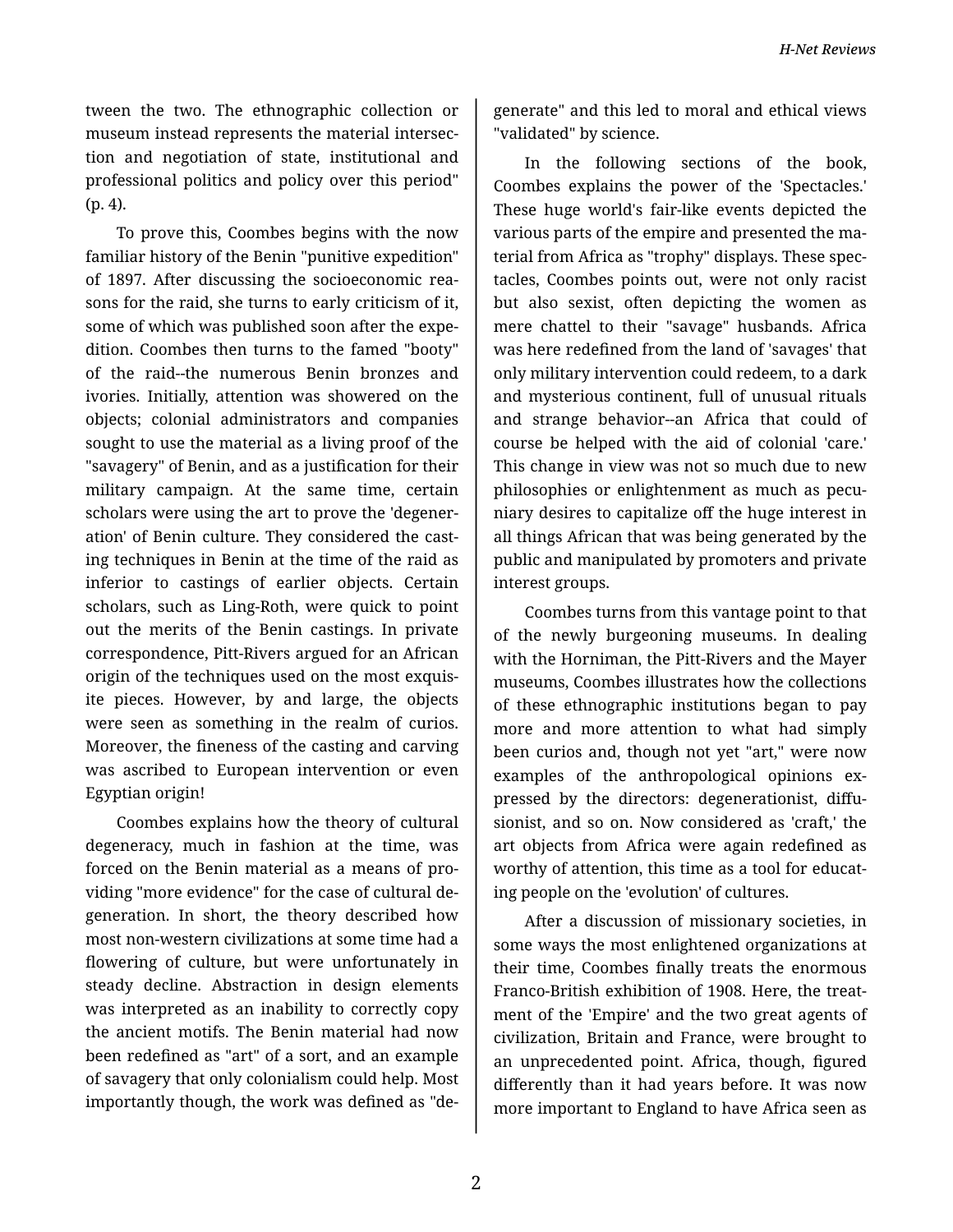civilizable; emphasis here was placed on sexist views of the African woman, and a farcical demonstration of a mock Irish village in contrast won high accolades.

In her conclusion, Coombes points out:

... the Edwardian era, so often dismissed as a sleepy watershed, was nevertheless a historical moment that posed various challenges to the es‐ tablished social and moral universe of the Victori‐ an period ... Transformations in the social and po‐ litical structure of various African colonies, due partly to the colonizing process itself through, for instance, the establishment of an educated elite, resulted in a different kind of challenge to the British state...Small radical presses gave voice to their demands and exchanged copy with a num‐ ber of West African newspapers...protests against the colonial administrations were also taking place in the colonies themselves. This book has suggested that such criticisms and protests made an impact on Britain, whether directly or indirect‐ ly" (p. 215).

In much of Coombes' work, she is direct and evenhanded. Some confusion though does occur between the Kuba and the Luba, one group being interchanged for another with regards to descrip‐ tions of objects in a photograph, (p. 171, four Luba sculptures referred to in the text of the book as Kuba) and again, Luba for Kuba in a discussion of cut-pile cloth and Emile Torday, (p. 185). Though not of overwhelming importance, such attention to detail, as Ms. Coombes demonstrates through‐ out the text, should at least be carried over to the material objects that Ms. Coombes fights so valiantly to have us understand as 'reinvented.' I however could not agree with her in her criticism of the French in their archaeological work in Tu‐ nis: "the French administration had projected a...self-image as not only the guardian but more importantly the "discoverer" of Tunisian heritage and history, with the archaeological excavations at Carthage and other Roman sites. In other words, the benevolence of the French colonial en‐

terprise extended to 'producing' a historical mem‐ ory for Tunisia, which only the French were then capable of preserving in the face of the evident dereliction of duty and lack of interest of the Tunisian people" (p. 193). In all fairness, the sites of Carthage and later Roman cities really were of little interest to the modern Tunisian, the remains of an ancient "Pagan" city having little impact on turn-of-the-century Tunisian Moslems who would not regard it as their "heritage." Further one need only take a look at the English in India; colonial and oppressive regime though they were, when the great temple at Sanchi was found by the British, its main pillars were being used by the lo‐ cal Indians to grind sugar cane. Bodhghaya and Sanchi exist today thanks to the British. The same holds true for Angkor in Cambodia, where the French spent decades clearing the jungle around the city, and stopping the Cambodians from dis‐ mantling what was there for building materials. It seems to me a little bit of a labored point to think that the English robbed the Indians of their digni‐ ty by restoring the temples that they indeed had abandoned! It seems not so much to produce a "historical memory" that these things were done, but to sustain the "glory of the Empire," but this was a glory for and by the colonials and usually far removed from the everyday difficult lives of the natives. The result though is the preservation and indeed existence of monuments that would have been otherwise lost forever.

A final argument with Coombes' book on the whole is that it is easy to look back with 20/20 hindsight and pronounce blessings and curses. At the time in question, anthropometry (something Coombes devotes much negative attention to) as a form of physical study was as real as our DNA mapping. Perhaps by today's standards it appears as outdated as leaches did in Victorian times. More caution or at least a little less categorical pronouncement could have been used with this point in mind.

3